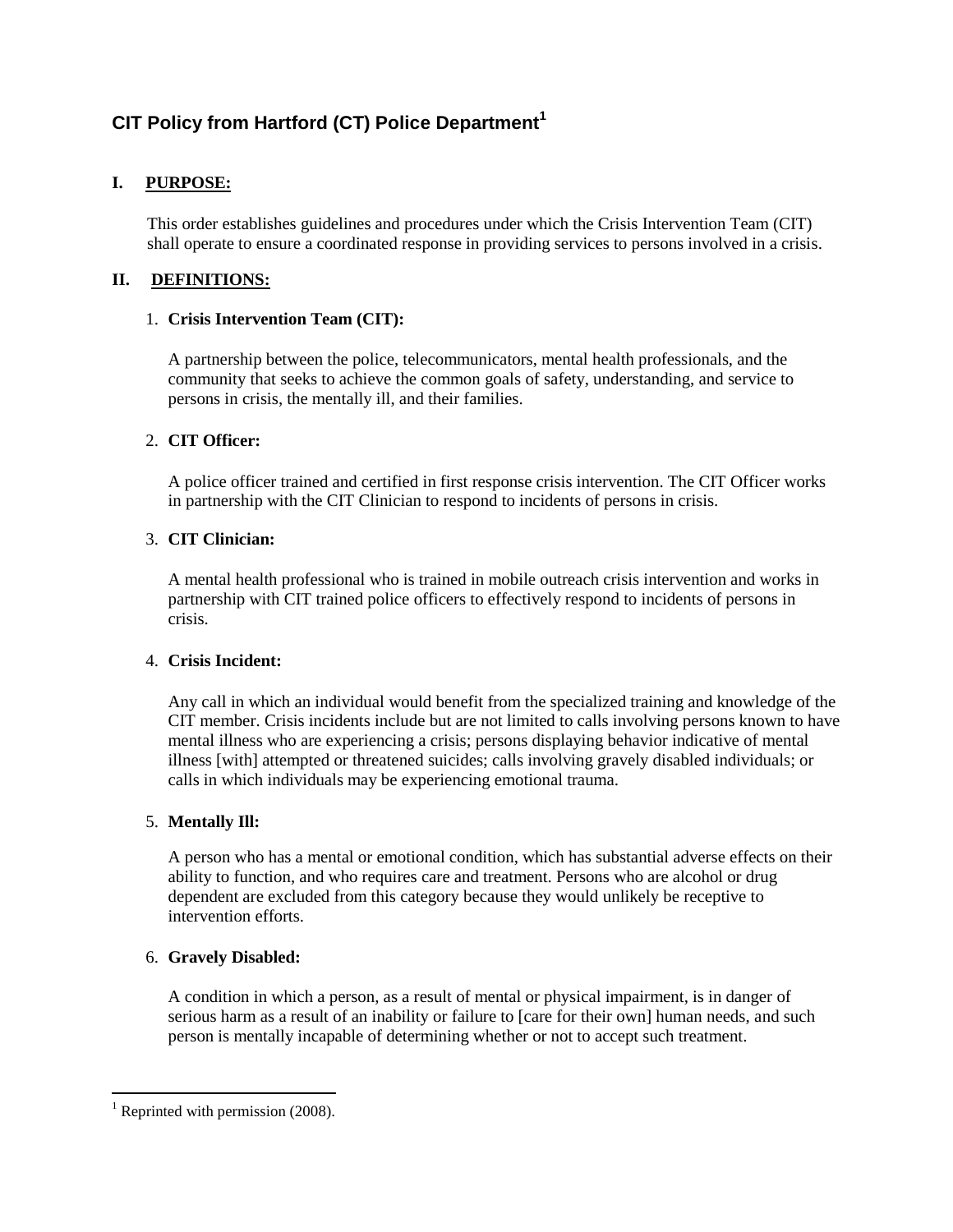#### 7. **Incapacitated Person:**

A condition in which a person, as a result of alcohol or drug use, has their judgment impaired, so that they are incapable of realizing and making a rational decision regarding the need for medical treatment.

# **III. POLICY:**

It is the policy of the Hartford Police Department to respond to incidents involving individuals with mental or behavioral health problems with professionalism, compassion, and concern for the safety of all involved. During these incidents officers shall use the CIT as a resource for identifying and providing services for the individual in crisis.

In the absence of a supervisor during the initial patrol response to a crisis incident as defined in Section II.4. of this general order, the senior CIT officer on scene has the authority to direct police activities. The CIT officer shall relinquish such authority when relieved by or at the direction of a supervisor. Non-CIT trained supervisors shall confer when possible with CIT officers in a unified effort to obtain a positive outcome in a crisis incident.

# **IV. PROCEDURE:**

### **A. Identifying CIT Calls for Service**

- 1. Public Safety Dispatch Center (PSDC) Radio-Telephone Operators (RTO) are the primary sources for identifying CIT calls. However, officers investigating an incident may classify it as a CIT situation.
- 2. Types of calls that may require a CIT officer response include, but are not limited to:
	- a. Mental Health Disorders
	- b. Traumatic Incidents
	- c. Sudden Deaths
	- d. Attempted Suicides
	- e. Medical Assists/Well-Being Checks
	- f. Breach of Peace/Disorderly Conduct
	- g. Trespassing/Refusing To Leave Property

#### **B. Public Safety Dispatch Center Responsibilities**

- 1. RTOs shall attempt to compile the necessary information at the time of call intake and record the information in the comments section of the CAD screen. RTOs will identify calls needing a CIT Officer by typing CIT in the comments section.
- 2. Dispatchers shall alert the CIT Clinician over the police radio and advise them of the CIT call. Every effort shall be made to provide the clinician with as much information as possible such as the subject/client's name, address, and activities.
- 3. Dispatchers shall refer to the list of CIT Officers on duty and attempt to dispatch a CIT Officer to CIT calls as the Primary Responder. If a CIT Officer is not available at the time of dispatch then they will respond as a secondary unit when they become available if needed.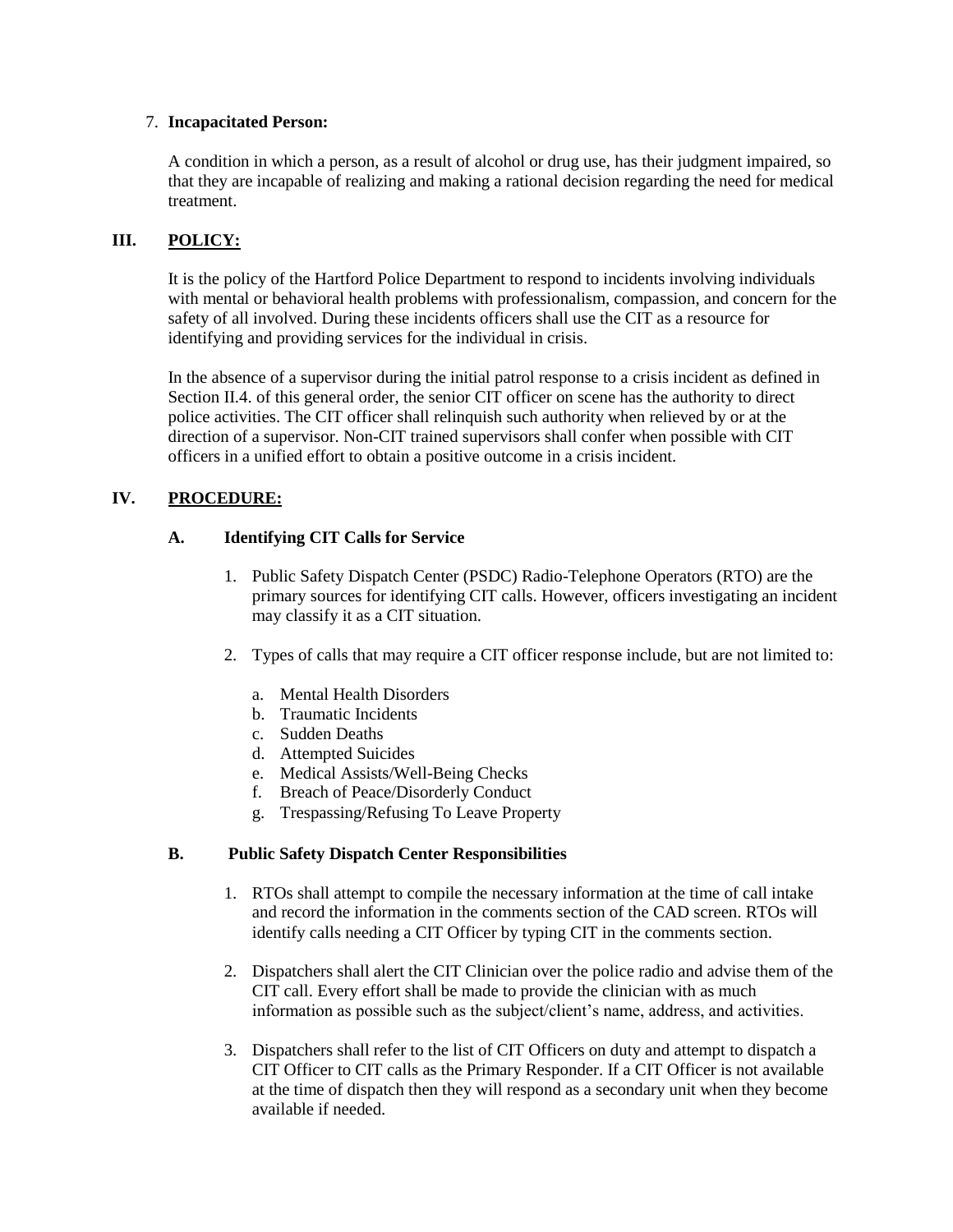- 4. The dispatcher shall alert the District/Zone supervisor to the dispatch of a CIT call for service.
- 5. The dispatcher shall amend the dispatch information based on initial information received from the officer on scene.
- 6. The dispatcher shall refer calls for service addresses to the PSDC Supervisor for review and entry into the Responder Alert System.
- 7. The PSDC shall maintain contact numbers for the CIT Clinician and other supporting agencies.

### **C. Responsibilities of the Patrol Officer (CIT and Non-CIT)**

- 1. CIT Officers shall sign-in at the beginning of their shift with the PSDC Supervisor and ensure that the PSDC is aware that they are CIT certified.
- 2. Officers upon arriving at the incident and identifying it as a CIT call shall request that the clinician respond to the scene. Clinicians may be able to identify whether the subject is an existing client and can help with the disposition of the case. CIT Officers should confer with the Clinician for advice. The final decision as to the outcome or arrest of t
- 3. Officers shall complete a CIR and any necessary documentation using the standards in section G. "Reporting and Documenting CIT calls" of this order. They shall refer the CIR to the clinician by checking the "other" box on the CIR and writing CIT. CIT shall be noted on the upper right hand corner adjacent to the case number.
- 4. **In arrest cases officers shall notify any transporting officer(s) and the Booking Supervisor that the prisoner is the subject of a CIT call so the necessary**  precautions can be taken. Booking personnel will enter all arrest information per procedure. They will
- 5. When possible CIT Officers shall volunteer for CIT calls as primary or secondary responders if they are available. Non-CIT Officers may request assistance from CIT officers when necessary.

#### **D. Responsibilities of the District/Zone Patrol Supervisor**

- 1. Supervisors shall monitor the dispatching of CIT officers to the appropriate calls and ensure that the clinicians are called by officers to the incident scene as soon as practical for consultation and follow-up.
- 2. Supervisors shall ensure that a CIR is properly completed and that the report is referred to the CIT Clinician by being properly checked off and denoted CIT.
- 3. Supervisors shall ensure that the clinician is called to critical incidents involving individuals that have been exposed to traumatic situations.

# **E. Responsibilities of the CIT Clinician**

1. CIT Clinicians may attend roll calls.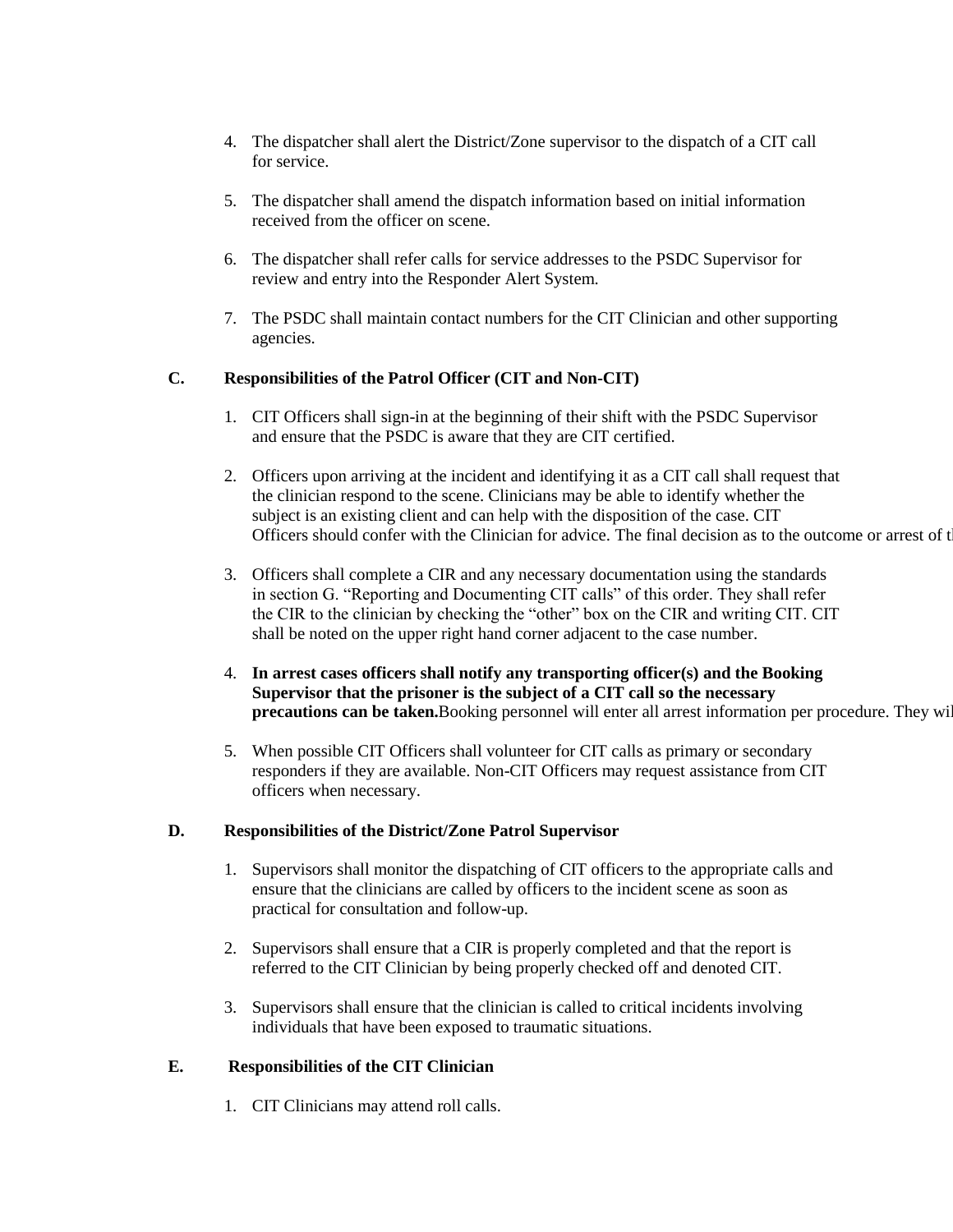- 2. CIT Clinicians with the approval of the HQ Shift Lieutenant ride with CIT and non-CIT officers and supervisors.
- 3. CIT Clinicians may be escorted across police barriers after showing proper ID and the notification of an on-scene supervisor.
- 4. CIT Clinicians shall retrieve and review CIT reports at the Crime Analysis Unit. Information in the police report will be considered confidential and may be used for clinical purposes only.
- 5. CIT Clinicians shall monitor the police radio frequencies and respond to calls as needed. They may be contacted and advised of the CIT call by:
	- a. The CIT Officer on scene.
	- b. The Supervisors at the scene or at any Critical Incident.
	- c. The dispatcher or PSDC Supervisor requesting response to a scene or hospital.
	- d. The HQ Shift Lieutenant requesting response to Headquarters or the Hospital.
	- e. The Non-CIT Officers on scene.
- 6. CIT Clinicians will be assigned a work area in Headquarters, an access device to the building, a portable police radio, battery charger, and police department ID card.
- 7. CIT Clinicians may interview prisoners identified as CIT Clients in the Booking facility Interview Room, Hospital Emergency Room or other locations upon the request of a police supervisor or officer.
- 8. CIT Clinicians shall contact the CIT Coordinator regarding any problems or concerns. If the CIT Coordinator is not on duty and the issue is urgent the clinician may contact the HQ Shift Lieutenant or any other supervisor who is on duty to assist them.

#### **F. Responsibilities of the CIT Program Coordinator**

- 1. The Chief of Police shall designate a CIT Coordinator. The CIT Coordinator will serve as a liaison between the Police Department and the Department of Mental Health. The coordinator will handle issues arising from the implementation of the CIT Program.
- 2. The CIT Coordinator shall provide the Department of Mental Health with the necessary reports to meet grant criteria.
- 3. The CIT Coordinator shall review reports, evaluate outcomes, prepare, and forward a monthly report to the Chief of Police outlining the status of the team, response to calls for CIT service statistics, and issues/recommendations.
- 4. The Chief of Police or designee shall select the officers for CIT certification. Candidates shall attend a 40 hour certification program and receive in-service training as needed.